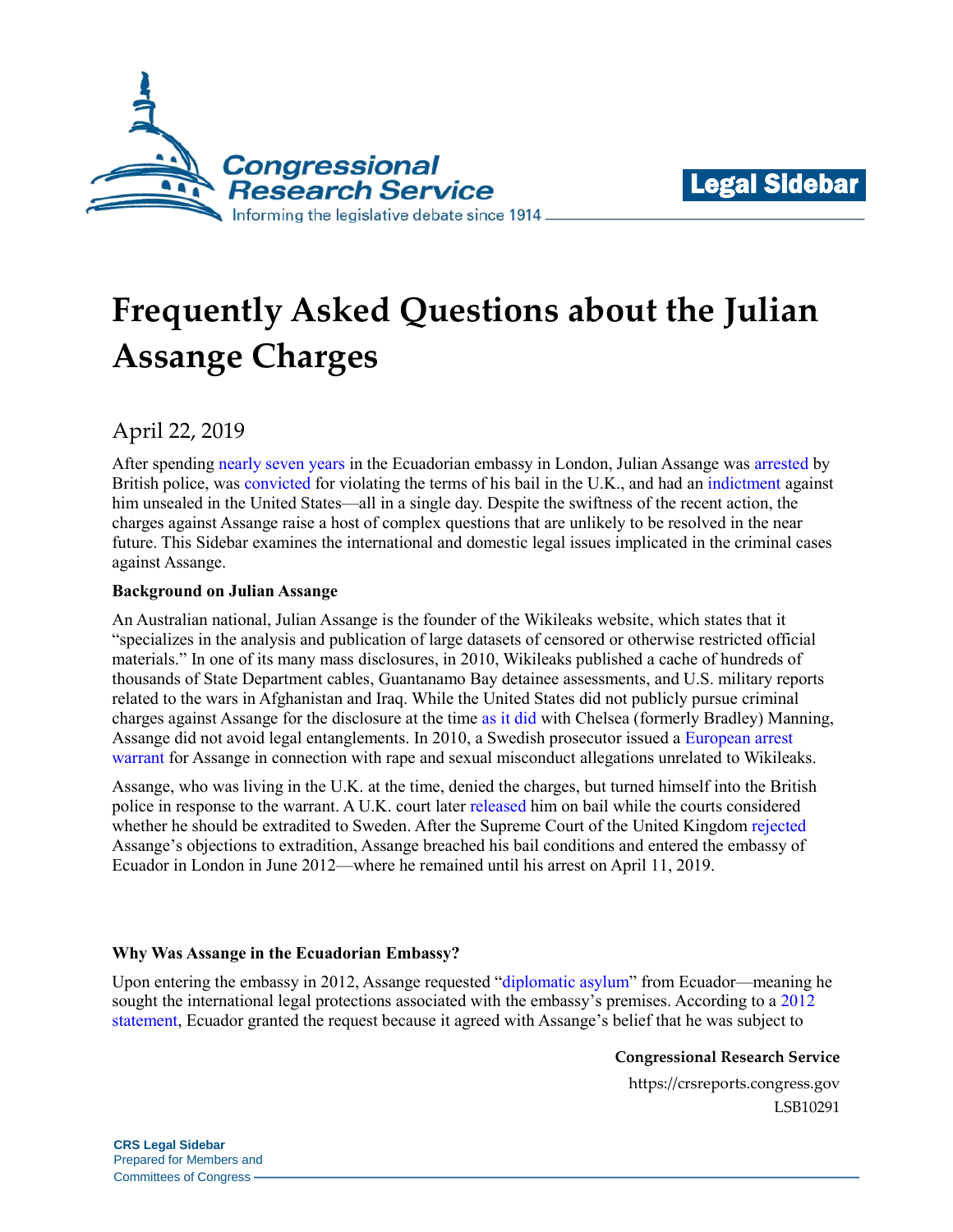"political persecution" as a result of Wikileaks' disclosures. Ecuador and select [other nations](http://www.oas.org/juridico/english/sigs/a-46.html) in the Americas subscribe to certain treaties that [provide](http://www.oas.org/en/sla/dil/inter_american_treaties_A-46_diplomatic_asylum.asp) the right to grant asylum on their diplomatic properties to "persons sought for political reasons or for political offenses." But the right to diplomatic asylum is [not](https://www.icj-cij.org/files/case-related/7/007-19501120-JUD-01-00-EN.pdf#page=13)  [universally recognized,](https://www.icj-cij.org/files/case-related/7/007-19501120-JUD-01-00-EN.pdf#page=13) and the United Kingdom is not a party to this treaty-based regime (nor is the United States). Nevertheless, the U.K. and [nearly all](https://treaties.un.org/pages/ViewDetails.aspx?src=TREATY&mtdsg_no=III-3&chapter=3&clang=_en) other nations are parties to the 1964 Vienna Convention on Diplomatic Relations [\(VCDR\)](https://treaties.un.org/doc/Treaties/1964/06/19640624%2002-10%20AM/Ch_III_3p.pdf), which provides that diplomatic missions are ["inviolable"](https://treaties.un.org/doc/Treaties/1964/06/19640624%2002-10%20AM/Ch_III_3p.pdf#page=16) and cannot be physically [entered or searched.](https://fam.state.gov/searchapps/viewer?format=html&query=inviolability%20premises&links=INVIOL,PREMIS&url=/FAM/02FAM/02FAM0220.html#M221_3) Thus, while international law did not compel the U.K. to recognize Assange's claims to asylee status, the VCDR's rule of inviolability prevented U.K. officials from entering the embassy to apprehend him without Ecuador's permission.

#### **Why Did Ecuador Withdraw its Embassy's Protection?**

Several events appear to have led Ecuador to withdraw its VCDR protections and permit U.K. officials to arrest Assange in April 2019. Followin[g revelations](https://www.dni.gov/files/documents/ICA_2017_01.pdf) that Russian intelligence officials and affiliates used Wikileaks in their effort to influence the 2016 presidential election, Ecuador temporarily [restricted](https://www.bbc.com/news/world-latin-america-37699410) Assange's internet access in 2016. Assange [reportedly](https://www.washingtonpost.com/world/ecuadoran-embassy-in-london-cuts-off-julian-assanges-internet/2018/03/28/10322e9c-32ae-11e8-b6bd-0084a1666987_story.html?utm_term=.12f821d8610b) signed an agreement with the Ecuadorian embassy in late 2017 in which he made certain pledges not to interfere in the internal affairs of foreign nations. But Ecuadorian officials [again suspended](https://www.reuters.com/article/us-ecuador-assange/ecuador-cuts-assanges-communications-after-comments-on-social-media-idUSKBN1H433U) his internet access in 2018 after Assange discussed international diplomatic issues on social media. According to a [statement](https://twitter.com/Lenin/status/1116271659512684544) from Ecuadorian President Lenín Moreno, Ecuador chose to withdraw its embassy's protections on April 11, 2019 because Assange continued to violate his obligation not to interfere in the domestic affairs of foreign nations. Moreno also [contends](https://twitter.com/Lenin/status/1116271659512684544) that Assange blocked security cameras, installed "electronic and distortion equipment," mistreated guards, and accessed the embassy's security files without permission. Wikileaks [counters](https://www.reuters.com/article/us-ecuador-wikileaks-assange/ecuadors-president-says-assange-breached-terms-of-london-embassy-asylum-idUSKCN1RE1TL) that the decision was politically motivated retribution for its release of documents related to corruption charges involving Moreno.

Ecuador previously had been unsuccessful in its attempts secure arrangements for Assange to leave the embassy through legal channels. In 2017, the countr[y made](https://www.cnn.com/2018/01/11/europe/wikileaks-julian-assange-given-ecuadorian-citizenship/index.html) Assange an Ecuadorian citizen. Later that year, Ecuador's foreign minister [designated](https://www.documentcloud.org/documents/5004882-Annexes.html) Assange as a diplomat in wha[t observers interpreted](https://www.apnews.com/3728e1631d57454a9502dd51d1bf441b) to be an [effort](https://www.ejiltalk.org/does-ecuadors-appointment-of-julian-assange-oblige-the-uk-to-allow-him-to-leave-the-embassy-and-is-the-matter-headed-to-the-icj/) to confer the VCDR's personal diplomatic protections on Assange, allowing him to leave the embassy and take up a diplomatic post in Russia without fear of arrest during his travel. But U.K. officials [denied](https://www.reuters.com/article/us-ecuador-assange-exclusive/exclusive-ecuador-attempted-to-give-assange-diplomat-post-in-russia-document-idUSKCN1M12R5) Assange diplomatic accreditation, and Ecuador withdrew its diplomatic designation shortly thereafter. Ecuador also [suspended](https://www.reuters.com/article/us-ecuador-assange-citizenship/after-years-of-giving-refuge-ecuador-suspends-assanges-citizenship-idUSKCN1RN1LN) Assange's citizenship as part of its decision to allow his arrest.

#### **What Were the Bases for Assange's Arrest and Conviction in the U.K.?**

London's Metropolitan Police Service arrested Assange based upon two warrants. The [first](http://news.met.police.uk/news/arrest-update-sw1-365526) warrant, which had been outstanding since 2012, was based upon Assange's failure to appear before a U.K. court during the Swedish extradition proceedings. Even though Swedish prosecutors [discontinued](https://www.aklagare.se/globalassets/dokument/ovriga-dokument/decision-20170519.pdf) their rape investigation of Assange in 2017, a U.K. court [concluded](https://www.judiciary.uk/wp-content/uploads/2018/02/Assange-Ruling.pdf) that the outstanding warrant remained in force because Assange was subject to criminal prosecution for the separate [offense](https://www.legislation.gov.uk/ukpga/1976/63/section/6) of "absconding by a person released on bail"—also known as failure to surrender. On the same day of his arrest, the United Kingdom [charged and convicted](https://www.bbc.com/news/uk-47891737) Assange with failure to surrender in violation of the [Bail Act of 1976.](https://www.legislation.gov.uk/ukpga/1976/63) He now faces up to 12 months in prison for this offense. His sentencing date has not yet been set.

The [second warrant](http://news.met.police.uk/news/update-arrest-of-julian-assange-365565) was issued at the request of the United States. U.K. law permits a justice of the peace to issue a ["provisional warrant"](https://www.legislation.gov.uk/ukpga/2003/41/section/73) at the request of a foreign government when there are reasonable grounds to believe an individual has committed an extraditable offense, among other conditions. On the same day as Assange's arrest, the United States unsealed a March 2018 [indictment](https://www.justice.gov/usao-edva/press-release/file/1153481/download) against Assange, which appears to form the basis for the U.S. extradition request.

#### **What are the United States' Charges?**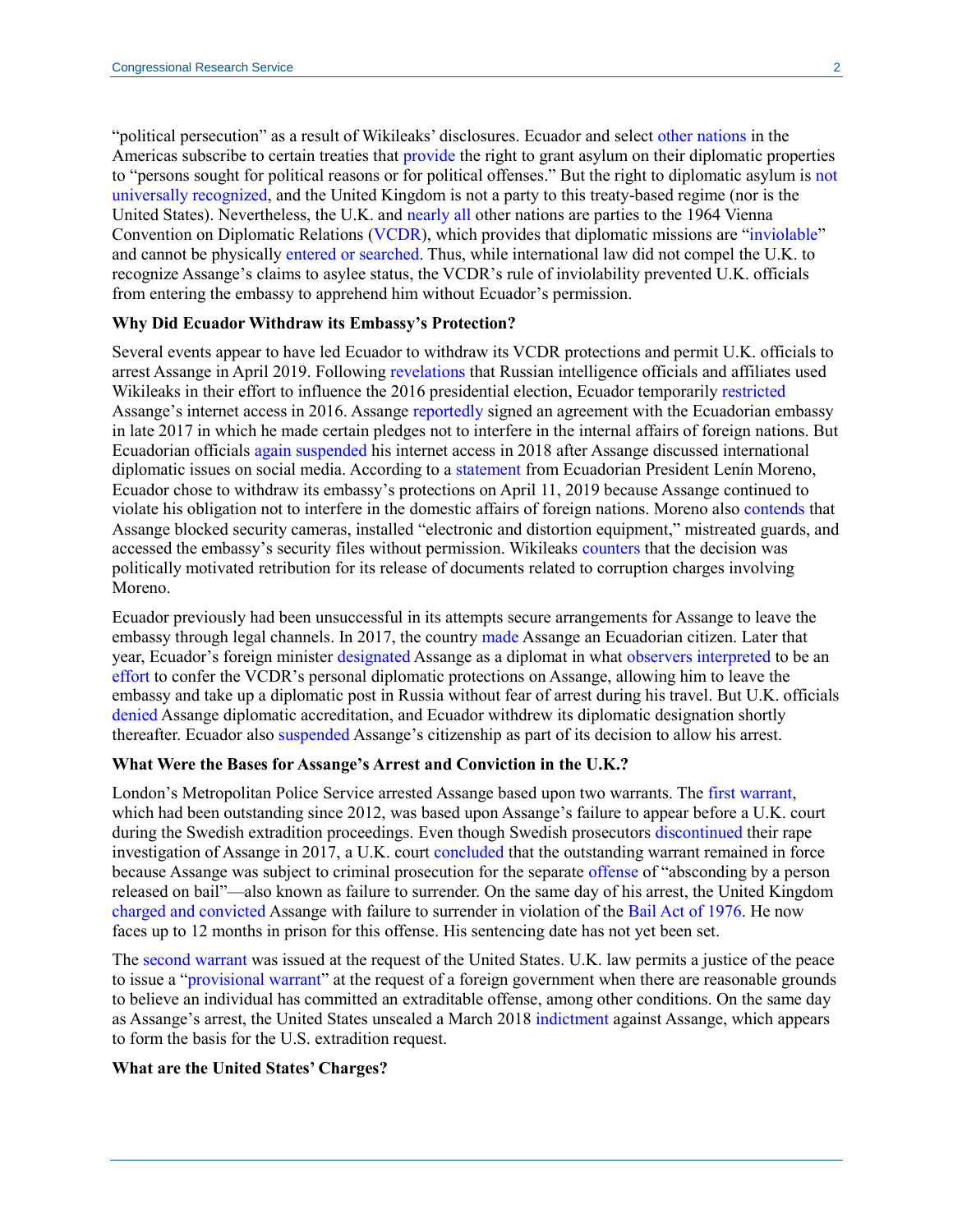The United States[' indictment](https://www.justice.gov/usao-edva/press-release/file/1153481/download) alleges that Assange committed one count of conspiracy [\(18 U.S.C. §](http://uscode.house.gov/view.xhtml?req=(title:18%20section:371%20edition:prelim)%20OR%20(granuleid:USC-prelim-title18-section371)&f=treesort&edition=prelim&num=0&jumpTo=true) 371) to commit computer intrusion in violation of the Computer Fraud and Abuse Act (CFAA) [\(18 U.S.C. §](http://uscode.house.gov/view.xhtml?req=(title:18%20section:1030%20edition:prelim)%20OR%20(granuleid:USC-prelim-title18-section1030)&f=treesort&edition=prelim&num=0&jumpTo=true) [1030\)](http://uscode.house.gov/view.xhtml?req=(title:18%20section:1030%20edition:prelim)%20OR%20(granuleid:USC-prelim-title18-section1030)&f=treesort&edition=prelim&num=0&jumpTo=true). While Assange and Wikileaks are responsible for a host of disclosures involving the U.S. government, the indictment and supporting [affidavit](https://assets.documentcloud.org/documents/5912267/Assange-Affidavit.pdf) focus solely on the 2010 disclosures of material received from Chelsea Manning. The indictment alleges that, in March 2010, Assange agreed to assist Manning in "cracking" a password stored on Department of Defense computers in order to access classified records. The purpose of the alleged agreement and conspiracy, according to the indictment, was to facilitate Manning's acquisition of classified information so that Wikileaks could publicly disclose that information.

The CFAA portion of the indictment is divided into two subsets. (For more detailed analysis of CFAA offenses, see this comprehensive [CRS Report](https://crsreports.congress.gov/product/pdf/RS/97-1025) and this [CRS sketch](https://crsreports.congress.gov/product/pdf/RS/RS20830) of the statute.) These sections charge Assange with conspiring to obtain information from a computer without authorization or in excess of authorization:

- with reason to believe that the information, which is protected from disclosure for reasons of national defense or foreign relations, could be used to the injury of the United States or to the advantage of a foreign nation, and when such information was transmitted to a person not entitled to receive it  $(18 \text{ U.S.C. } § 1030(a)(1))$ ; or
- when the information was obtained from a department or agency of the United States [\(18](http://uscode.house.gov/view.xhtml?req=(title:18%20section:1030%20edition:prelim)%20OR%20(granuleid:USC-prelim-title18-section1030)&f=treesort&edition=prelim&num=0&jumpTo=true)  U.S.C.  $\{1030(a)(2)\}.$

DOJ [seeks](https://www.justice.gov/opa/pr/wikileaks-founder-charged-computer-hacking-conspiracy) a maximum penalty of five years in prison.

#### **Is the United States Prosecuting Assange for Newsgathering Activities?**

[Commentators](https://www.lawfareblog.com/journalism-doxing-era-wikileaks-different-new-york-times) [have](https://www.justsecurity.org/40672/constitutional-rubicon-assange-prosecution/) [long](http://www.nbcnews.com/id/40653249/ns/us_news-wikileaks_in_security/t/us-v-wikileaks-espionage-first-amendment/) [debated](https://www.rollingstone.com/politics/politics-news/why-shouldnt-freedom-of-the-press-apply-to-wikileaks-183833/) whether charges against Assange would criminalize routine newsgathering or whether there is a meaningful distinction between Wikileaks' disclosures and traditional journalism. Prior to the unsealing of the indictment, the discussion of Assange's potential criminal liability often [centered](https://www.washingtonpost.com/news/volokh-conspiracy/wp/2017/04/24/prosecuting-assange-under-espionage-act-would-set-dangerous-precedent/?utm_term=.0ed458908f9e) on the [assumption](https://www.newyorker.com/news/news-desk/manning-assange-and-the-espionage-act) that he would be charged under the [Espionage Act](http://uscode.house.gov/view.xhtml?path=/prelim@title18/part1/chapter37&edition=prelim) for Wikileaks' publication of classified material. As discussed in this [CRS Report,](https://crsreports.congress.gov/product/pdf/R/R41404#_Toc4391299) the Espionage Act is written in such a way that the United States potentially could bring charges against a news organization that receives and publishes leaked national defense information—although the government has never done so. [Some commentators](https://www.cjr.org/tow_center/julian-assange-indictment.php) contend that, by bringing password-hacking charges under the CFAA rather than publication-related charges under the Espionage Act, the Department of Justice (DOJ) effectively distinguished Assange's behavior from standard press activity. [Others](https://knightcolumbia.org/news/knight-institute-comment-indictment-julian-assange-) [argue](https://theintercept.com/2019/04/11/the-u-s-governments-indictment-of-julian-assange-poses-grave-threats-to-press-freedoms/) that the indictment still implicates routine journalism because it does not focus solely on the attempted password hack. It also references more common press behavior—such as using a secure online drop box or protecting the identity of a source—-as part of the "manner and means of the conspiracy."

DOJ's news media policy [\(28 C.F.R. § 50.10\)](https://www.law.cornell.edu/cfr/text/28/50.10) calls for special analysis before bringing legal action against "members of the news media" for their "newsgathering activities." Among other things, the policy requires the Attorney General to "strike the proper balance among several vital interests": national security, public safety, law enforcement and the fair administration of justice, and the role of the free press. While the Attorney General has not publicly explained the role of the news media policy in his decision to indict Assange, several factors may have been relevant to this issue.

For instance, the Attorney General's interpretation of "newsgathering activities" and "members of the news media"—which are not defined in the policy—may have influenced his decision. Media outlets [reported](https://www.washingtonpost.com/world/national-security/julian-assange-unlikely-to-face-us-charges-over-publishing-classified-documents/2013/11/25/dd27decc-55f1-11e3-8304-caf30787c0a9_story.html?utm_term=.c36b285161ee) that the Obama Administration decided not to bring Espionage Act charges against Assange because officials believed they could not do so without also prosecuting traditional news organizations and journalists. The Trump Administration may have taken different view with regard to computer hacking charges. In April 2017, then-Attorney General Sessions discussed making Assange's arrest a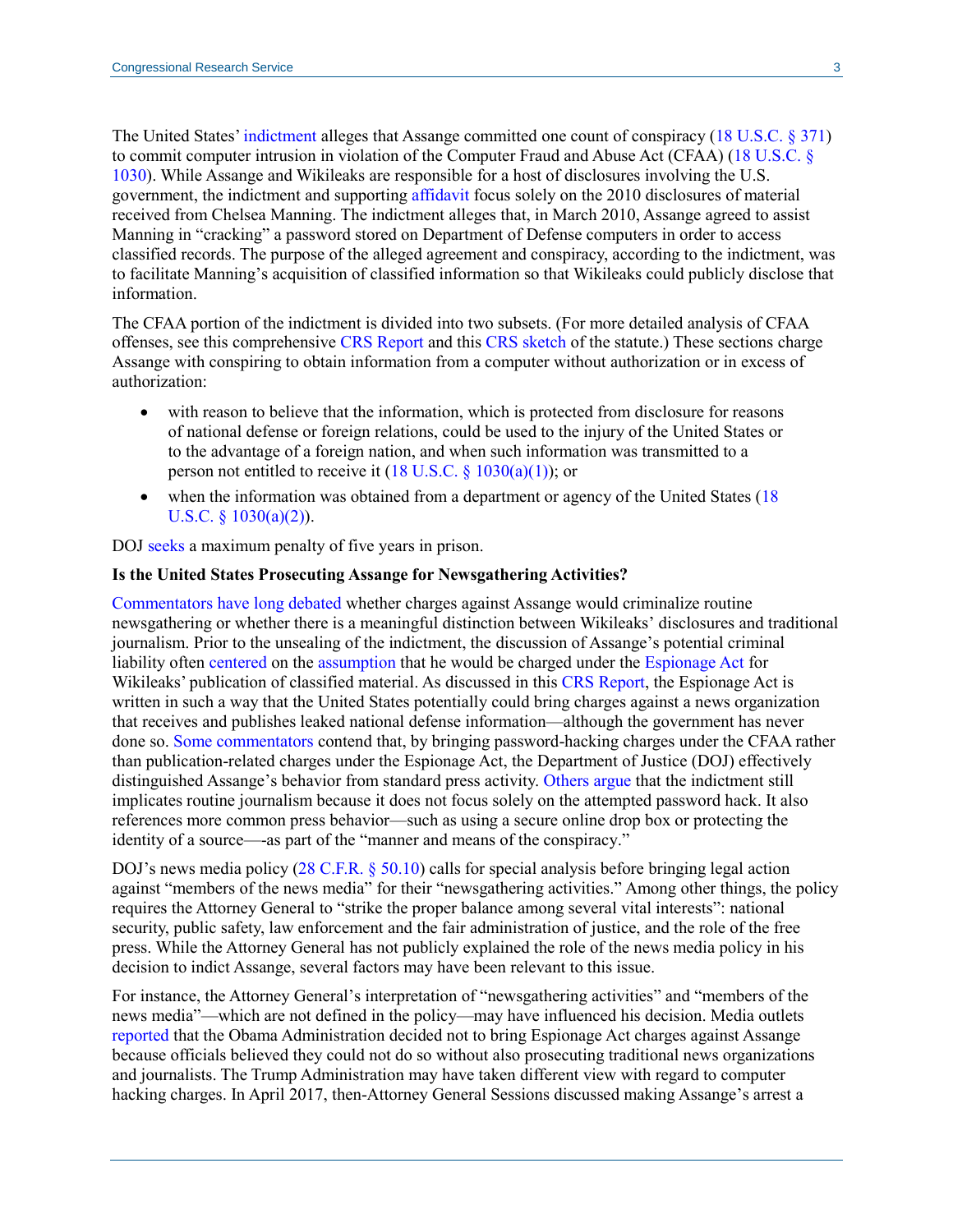["priority"](https://www.bbc.com/news/world-us-canada-39663058) in response to a reporter's questions. The same month, then-CIA Director Pompeo publicly [described](https://www.cia.gov/news-information/speeches-testimony/2017-speeches-testimony/pompeo-delivers-remarks-at-csis.html) Wikileaks as a "non-state hostile intelligence service often abetted by state actors like Russia," suggesting that the current Administration does not view it as a journalistic organization entitled to the news media policy's protections.

The news media policy also provides that it does not apply when there are reasonable grounds to believe that a person is a foreign power, agent of a foreign power, or is aiding, abetting, or conspiring in illegal activities with a foreign power or its agent. The U.S. Intelligence Community's [assessment](https://www.dni.gov/files/documents/ICA_2017_01.pdf#page=13) that Russian state-controlled actors coordinated with Wikileaks in 2016 may have implicated this exclusion and other portions of the news media policy, although that conduct occurred years after the events for which Assange was indicted. The fact that Ecuador [conferred diplomatic status](https://www.documentcloud.org/documents/5004882-Annexes.html) on Assange, and that this diplomatic status was in place at the time DOJ filed its criminal complaint, may also have been relevant. Finally, even if the Attorney General concluded that the news media policy applied to Assange, the Attorney General may have decided that intervening events since the end of the Obama Administration shifted the balance of interests to favor prosecution. Whether the Attorney General or DOJ will publicly describe the impact of the news media policy is unclear.

#### **Will the U.K. Extradite Assange?**

Assange's extradition is not guaranteed, and [many](https://www.lawfareblog.com/wikileaks-case-just-beginning) [observers](https://www.nytimes.com/2019/04/12/world/europe/assange-extradition-us.html) [predict](https://www.buzzfeednews.com/article/zoetillman/julian-assange-extradition-us-uk-wikileaks) that it will require protracted legal proceedings in the U.K. judicial system. Once the United States submits a full extradition request (Assange was arrested on a [provisional request\)](https://homeofficemedia.blog.gov.uk/2019/04/11/extradition-factsheet/), the U.K. court must consider whether there are any [statutory bars](https://www.legislation.gov.uk/ukpga/2003/41/section/11) to extradition. Bars can include the [passage of time;](https://www.legislation.gov.uk/ukpga/2003/41/section/14) a person's [age](https://www.legislation.gov.uk/ukpga/2003/41/section/15) or [health conditions;](https://www.legislation.gov.uk/ukpga/2003/41/section/91) the rule of [specialty](https://www.legislation.gov.uk/ukpga/2003/41/section/17) (discussed below); [non-compliance](https://www.legislation.gov.uk/ukpga/2003/41/section/21) with the [European Convention on Human Rights;](https://www.echr.coe.int/Documents/Convention_ENG.pdf) and potential discrimination based on race, gender, political opinions, o[r other factors.](https://www.legislation.gov.uk/ukpga/2003/41/section/13) The British Home Secretary must separately evaluate whether other [factors,](https://www.legislation.gov.uk/ukpga/2003/41/section/93) such as the [possibility](https://www.legislation.gov.uk/ukpga/2003/41/section/93) of capital punishment, bar extradition. U.K. [law](https://www.legislation.gov.uk/ukpga/2003/41/section/76) requires extradition proceedings to begin within two months of the date of arrest, and a judge [set](https://www.reuters.com/article/us-ecuador-assange-usa-britain/us-must-produce-case-for-assange-extradition-by-june-12-uk-judge-idUSKCN1RN200) Assange's proceedings to start on June 12, 2019.

Restrictions in [U.K. extradition law](https://www.legislation.gov.uk/ukpga/2003/41/contents) have blocked some U.S. attempts to extradite individuals accused of hacking-related charges in the past. In 2014, the United States asked to extradite British national Lauri Love for [charges](https://www.justice.gov/usao/nys/pressreleases/February14/LauriLoveIndictmentPR/Love%2C%20Lauri%20Indictment.pdf) that included hacking U.S. government computers in violate of the CFAA. But a U.K. court [denied](https://www.judiciary.gov.uk/wp-content/uploads/2018/02/lauri-love-v-usa.pdf#page=33) the request on the ground that it would be unduly [oppressive,](https://www.legislation.gov.uk/ukpga/2003/41/section/91) cause severe depression, and increase Love's suicide risk. In 2012, then-Home Secretary Theresa May [declined](https://www.bbc.com/news/uk-19957138) to extradite Gary McKinnon, another British national [accused](https://www.justice.gov/archive/criminal/cybercrime/press-releases/2002/mckinnonIndict.htm) of hacking U.S. government computers, because of the suicide risk to McKinnon, who had been diagnosed with Asperger's syndrome and depression. Assange, who is not a British national, [claims](https://twitter.com/wikileaks/status/1116326955396288513) he was denied proper medical care in the Ecuadorian embassy, and may raise similar health-related arguments.

U.K. law's [restriction](https://www.legislation.gov.uk/ukpga/2003/41/section/93) on extradition for individuals that may face the death penalty appears less likely to be a factor. The computer intrusion conspiracy charge against Assange is not a capital offense, and article [7](https://www.state.gov/documents/organization/187784.pdf#page=10) of the [U.S.-U.K. extradition treaty](https://www.state.gov/documents/organization/187784.pdf) allows the United States to provide assurances that it will not seek the death penalty, which the United States routinely does.

At the same time, the treaty [prohibits](https://www.state.gov/documents/organization/187784.pdf#page=8) extradition for "political offenses" or when the extradition request is "politically motivated." The political offense exception is an elusive doctrine discussed in this [CRS](https://crsreports.congress.gov/product/pdf/RS/98-958#_Toc530131683)  [Report](https://crsreports.congress.gov/product/pdf/RS/98-958#_Toc530131683) that has been subject to a [variety](https://www.ejiltalk.org/the-political-offense-exception-punishing-whistleblowers-abroad/) of evolving interpretations in different nations. Although the outcome of a political offense objection is difficult to predict, [many observers](https://www.politico.com/story/2019/04/11/julian-assange-extradition-1271842) [expect](https://www.npr.org/2019/04/14/713304653/can-julian-assange-legally-be-extradited-to-the-u-s) Assange to raise it as a defense to extradition.

#### **Will DOJ Bring More Charges?**

Some media outlets [have](https://www.abc15.com/news/national/wikileaks-found-julian-assange-has-been-arrested) [reported](https://www.cnn.com/uk/live-news/julian-assange-arrest-dle-gbr-intl/h_7391a4712e2c57629a4f9c67a9d0833a) that DOJ officials are considering bringing more charges against Assange in the United States. DOJ has not publicly confirmed this reporting. But if it were to seek a